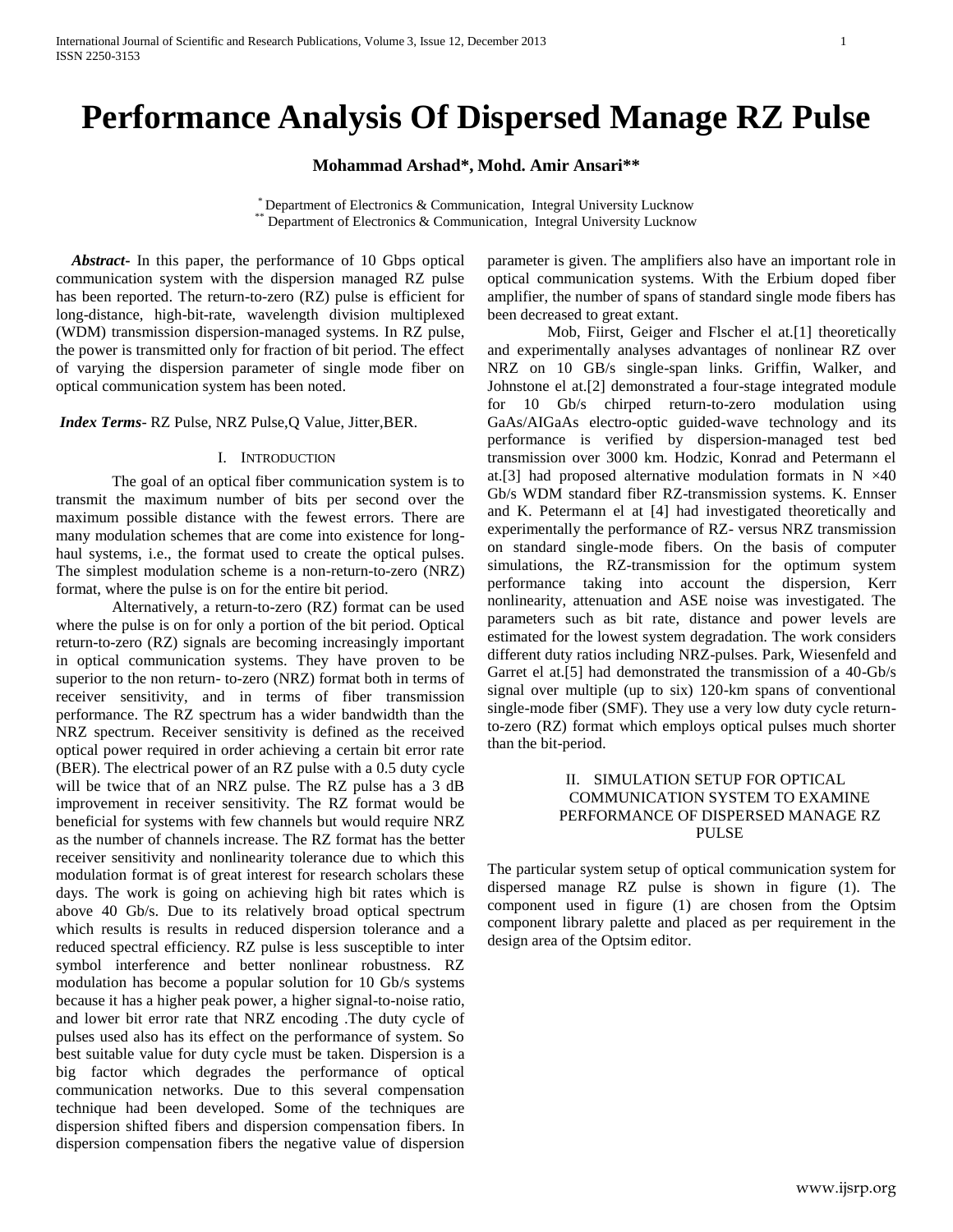

#### **Figure 1**

As shown in figure (1), the transmitter section consists of data source (pnseq1), modulator driver (rectdr1), electrical filter (filbes2), laser source (laslor1) and modulator (loamod1). Data source produces a pseudo-random sequence of bits at a rate of 10 Gbit/s. The output of data source is given to modulator driver which produces a RZ format pulse with duty cycle of 0.5.From this the signal goes to the electrical Bessel filter having low pass type characteristics and -3dB bandwidth equal to 10 GHz. The output of laser source which is CW Lorentizan type and electrical filter is given to the modulator. The modulator is of amplitude modulator type which has  $sin^2$ shaped input-output characteristics. The transmission medium used is a combination of standard single mode fiber (fiber1), dispersion compensation fiber (DCP), in line amplifier and pre-amplifier. In line amplifier (ampfg1) and pre-amplifier (oampfg2) is EDFA fixed gain amplifiers. The standard single mode fiber used is of 120 km length and the length of dispersion compensation fiber is 20 km. The output of pin photodiode is passed through a band pass Bessel filter (filbes1) with center frequency at 20 GHz. It is simulated to have 3 poles with -3 dB bandwidth of 10 GHz. The output from the filter is given to the measurement devices which are electrical scope (scope1), Q estimator (qesbm1), BER estimator (pesbm1) and optical probe (probe1) to get the results.

## III. RESULTS

Figure (2), shows the bit error rate (BER) for various values of dispersion parameters against the fiber length of standard single mode fiber. Upto a certain length of fiber the effect of dispersion parameter on BER is negligible but as the length of fiber increases, the effect can be noted. It can be seen that with dispersion value of 14, minimum BER is achieved. Hence with increase in dispersion parameter, the value of BER is decreased.



Figure (3), shows Q-factor for various values of dispersion parameters against the fiber length of standard single mode fiber. It is seen that the Q-factor remains same for certain value of length. As the length of the fiber increases, the effect of dispersion parameter on Q-factor can be noted. The value of Qfactor at 120 km length for dispersion value 8, 10, 12, 14 is 24dB, 26dB, 27.1dB, 28.3dB respectively. Hence, the Q-factor of the system improves as the fiber length increases with increase in the value of the dispersion parameter for the dispersed manage RZ pulse system.

**Figure 2:** BER value versus single mode fiber length for variable dispersion

parameter  $= 8$ , 10, 12, and 14 of RZ pulse



Figure 3: Q value versus single mode fiber length for variable dispersion parameter  $= 8$ , 10, 12, and 14 of RZ pulse.

Figure (4) shows average eye opening for various values of dispersion parameters against the fiber length of standard single mode fiber .For the value of fiber length upto 40 km, the average eye opening for low dispersion parameters is more than the higher value of dispersion parameter. After that the average eye opening value is better for high values of dispersion parameter. The average eye opening value is almost same for dispersion value of 12 and 14 at fiber length of 120 km. Hence at low value of fiber length, the average eye opening is more for small values of dispersion parameters and vice-versa. Hence with increase in the valve of dispersion parameter, the performance of